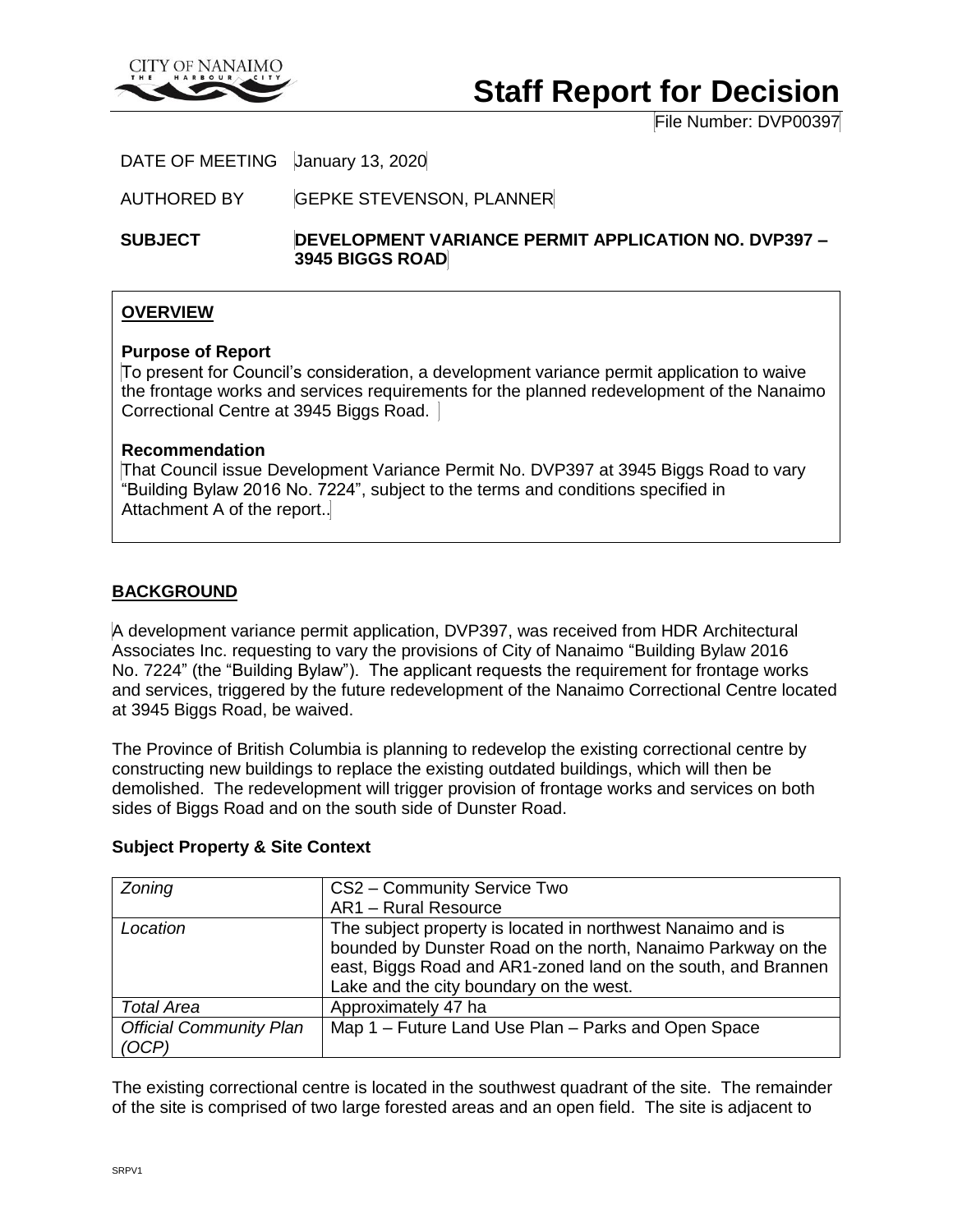

Brannen Lake on the west; to the north is an established low-density residential area; across the Nanaimo Parkway to the east are forested park and industrial areas; and to the south is a mobile home park and agricultural lands.

Statutory Notification has taken place prior to Council's consideration of the variance.

# **DISCUSSION**

# **Proposed Variance**

Due to the size and configuration of the lot, the road frontages are extensive. Approximately 1.5km of frontage would require works and services. The applicant has identified the works and services requirements as cost-prohibitive to the project and requests a variance to waive the requirement for frontage works and services. In support of the request, the applicant proposes to provide pedestrian improvements along a portion of Dunster Road, along Nanaimo Parkway from Dunster Road to Biggs Road, and along Biggs Road to the Millstone River crossing. The proposed pedestrian improvements are described in a letter from the applicant (Attachment C) and shown in a drawing (Attachment D). Final construction details and trail alignments would be determined though Engineering Design review.

The future reconstruction of the correctional centre complex would take place in the same general vicinity as the existing complex of buildings, after which the existing buildings would be demolished. The new complex would be similar in size and function to the existing complex and traffic volumes are not expected to change significantly.

Staff consider the required frontage works and services to be in excess of what future traffic volumes for the development would demand. The site is adjacent to the City boundary and roadways outside the boundary are constructed to Ministry of Transportation and Infrastructure rural standards. The proposed pedestrian improvements would complete the existing sidewalk on the north side of Dunster Road and provide trail connections along Nanaimo Parkway and Biggs Road that would deliver local and community wide benefit.

Staff support the requested variance.

# **SUMMARY POINTS**

- Development Variance Permit Application No. DVP397 proposes to vary the Building Bylaw to waive the requirement to construct frontage works and services adjacent to 3945 Biggs Road.
- The applicant proposes to provide pedestrian improvements along Dunster Road, Nanaimo Parkway, and Biggs Road.
- Staff support the proposed variance.